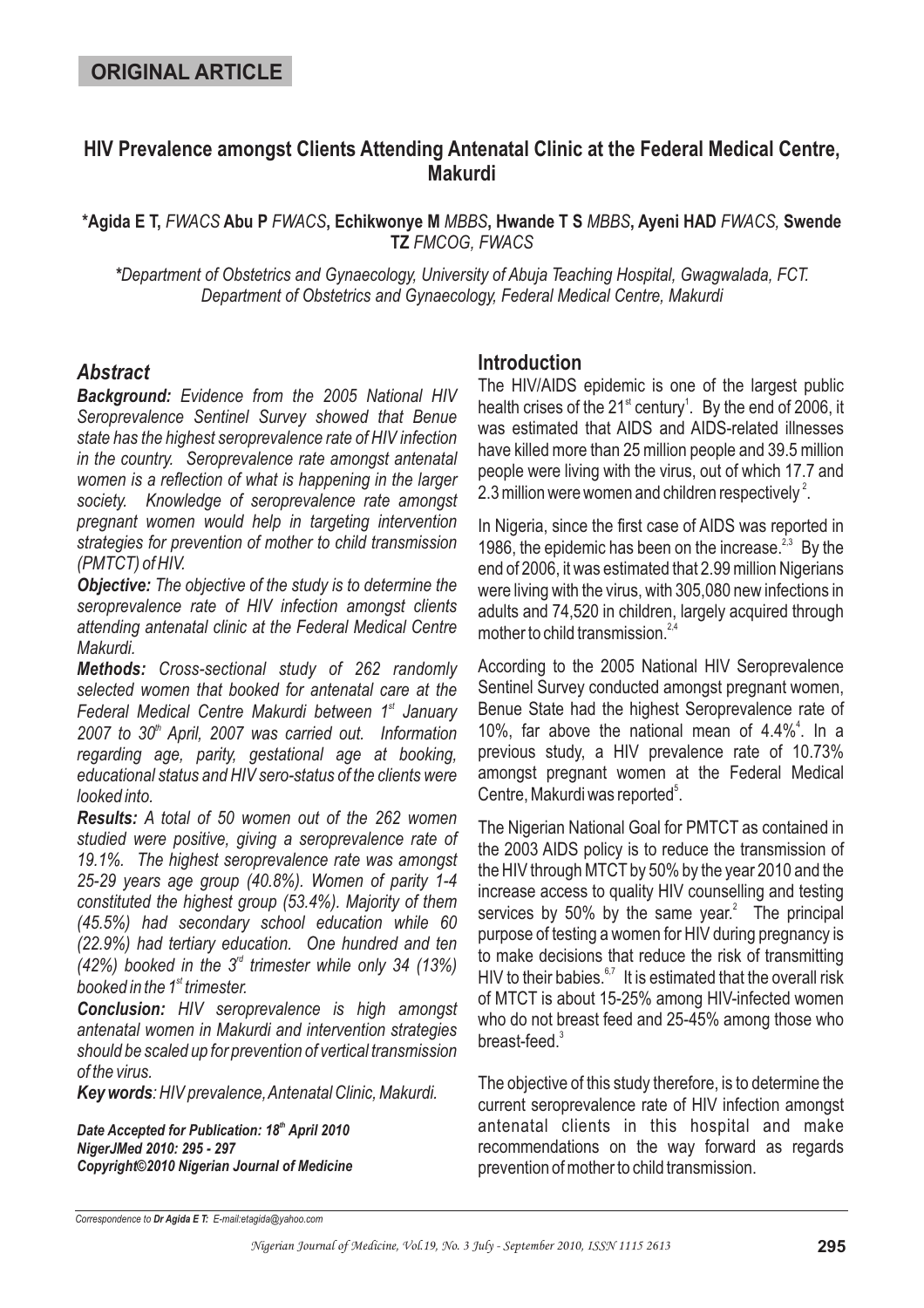# **Materials and Methods**

The Federal Medical Centre Makurdi is the only tertiary health institution in Benue state. It is one of the collaborating centres forAPIN plus/PEPFAR programmes amongst which is PMTCT. Counselling and testing is done routinely at the booking clinic by trained nurses/midwives using the opt-out technique. The testing is done with two different types of simple/rapid kits. A third or a "tiebreaker" rapid test is done when two rapid tests are discordant. Two hundred and sixty two women that booked for antenatal clinic between January and April 2007 were randomly selected. Information regarding age, parity, gestational age at booking, educational status and HIV sero-status of the clients were looked into.

### **Results**

A total of 50 out of the 262 women studied were positive giving a sero-prevalence rate of 19.1%. The highest seroprevalence rate was amongst 25-29 year age group (40.8%) as shown on table I. Table II shows that multiparas (Paras 1-4) constituted the highest group (53.4%). Majority of them (45.4%) had secondary school education while 60 clients (22.9%) had tertiary education (Table III). One hundred and ten women (42%) booked in the 3<sup>rd</sup> trimester while only 34 (13%) booked in the 1<sup>st</sup> trimester (table IV).

#### **Table I:Age Group Distribution**

| <b>Age Group</b>                     | No  | Percentage |
|--------------------------------------|-----|------------|
| 15 11                                | 11  | 4.2        |
| 20 24                                | 64  | 24.4       |
| 25 29                                | 107 | 40.8       |
| 30 34                                | 59  | 22.5       |
| 35 39                                | 21  | 8.0        |
| Total                                | 262 | 100%       |
| <b>Table II: Parity Distribution</b> |     |            |
| Parity                               | No  | Percentage |
| Primigravida                         | 82  | 31.3       |
| Paras 1-4                            | 140 | 53.4       |
| Grandmultipara                       | 40  | 15.3       |
| Total                                | 262 | 100%       |
| <b>Table III: Educational Status</b> |     |            |
| <b>Level of Education</b>            | No  | Percentage |
| None                                 | 19  | 7.3        |
| Primary                              | 64  | 24.4       |
| Secondary                            | 119 | 45.4       |
| Tertiary                             | 60  | 22.9       |
| <b>Total</b>                         | 262 | 100%       |
| Table IV: Gestational Age at Booking |     |            |
| <b>Gestational age (weeks)</b>       | No  | Percentage |
| < 13                                 | 34  | 13.0       |
| 14 26                                | 109 | 41.6       |
| > 27                                 | 110 | 42.0       |
| Not stated                           | 9   | 3.4        |
| Total                                | 262 | 100%       |

## **Discussion**

Seroprevalence rate of 19.1% in this study shows a rising trend when compared to 10.73% earlier obtained in a similar study from this Medical Centre. $5$  It is even higher than the Benue State average of 10% by the 2005 National HIV Seroprevalence Sentinel Survey.<sup>4</sup> It is much higher than similar findings from Abakaliki and Jos. $9,10$  The seroprevalence rate is far higher than the National average of 4.4%.<sup>4</sup> This is inspite of concerted efforts by Federal government, State government and the International community to reduce the trend.

Since the late 1980s, country-specific HIV prevalence estimates in countries with generalized epidemics have been derived from data collected at health facilities providing antenatal care for pregnant women because they are considered a good proxy for the general population.<sup>1,11</sup> Routine voluntary testing in pregnancy is advisable anywhere, more especially in high HIV prevalence areas. It is an essential step in preventing MTCT and the onward spread of  $HIV.<sup>7</sup>$  Other advantages of testing in pregnancy include reinforcement of safer sex practices, provision of opportunity for counselling on infant feeding options, and enabling a woman to make informed choices about future pregnancies. It also reduces the risk of transmission of HIV to a partner who is negative and may eventually become the child's sole parent.<sup>2,12</sup>

The age group of 25-29 years had the highest seroprevalence rate. In a previous study in same centre, age group of 20-24 years had the highest seroprevalence rate.<sup>5</sup> This is also similar to the findings at Abakaliki.<sup>9</sup> About 93% of the clients had formal education to varying levels. This is in contrast to the findings fromAbakaliki. 9

This study also shows that majority of the women booked late in pregnancy as 42% of them booked in the  $3<sup>rd</sup>$  trimester. Late booking in some cases may not allow enough time for some modes of intervention to be adequately implemented.

Voluntary counselling and testing in pregnancy to know the HIV status has a lot of advantages as has already been enumerated. There are however, limitations to effective implementation of this programme. Some of this limitations especially in the developing countries include, lack of privacy thereby making confidentiality a bit difficult, stigmatization of HIV-positive women by health workers and the community, additional work load on maternity services, high level of illiteracy and financial constraints. $27,13$  Most of these constraints are